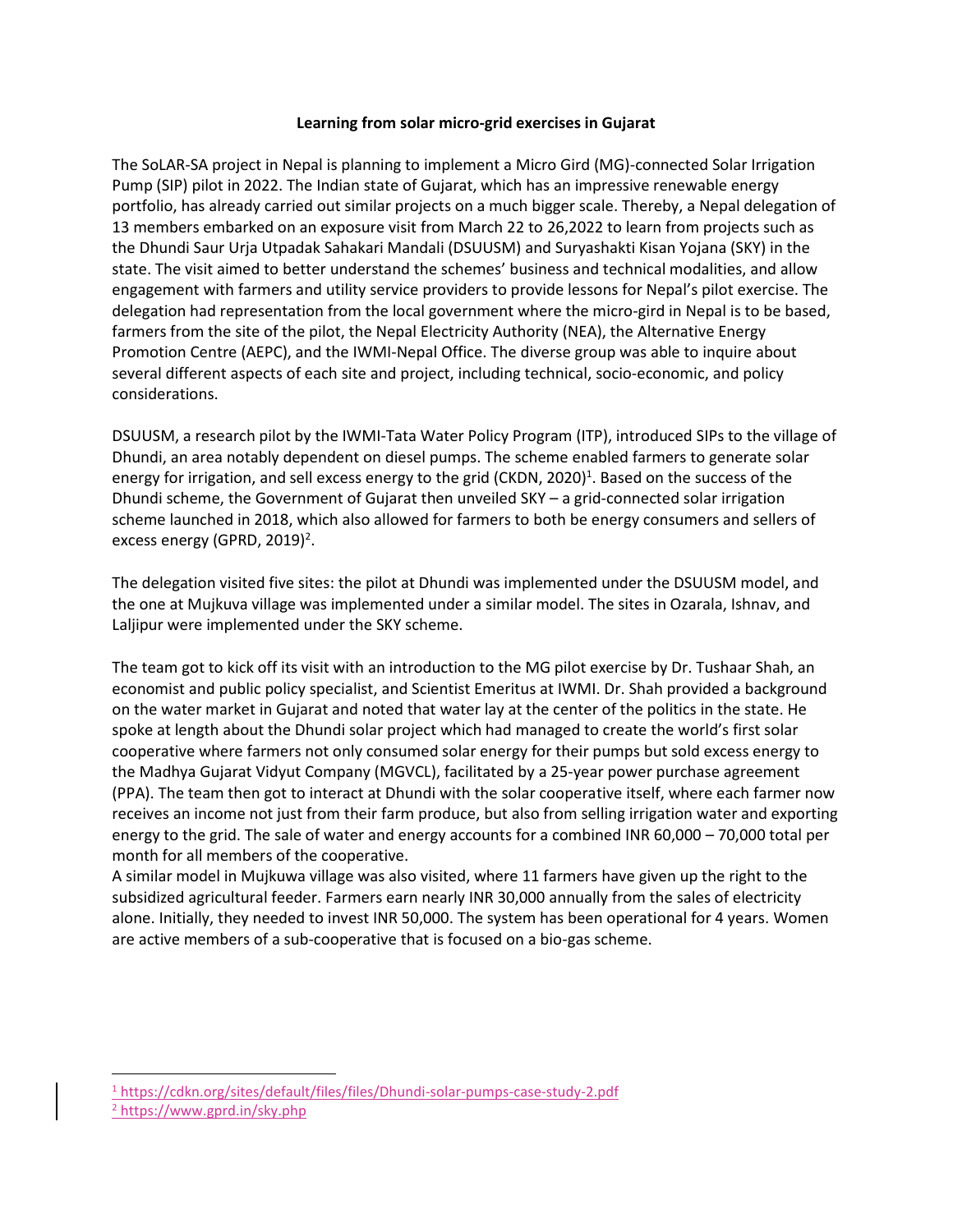

**A DHUNDI COOPERATIVE FARMER EXPLAINS THE DHUNDI SOLAR PILOT**

SKY feeders in several sites in Gujarat were also visited. The Ozarala village in Kheda saw farmers receive 12 hours of electricity alternatively on day and night through a dedicated agriculture feeder. Thereby, farmers were forced to irrigate their crops at night as well. With the SKY feeder, they receive daytime energy for their irrigation needs. As per the scheme's business model, 80% of farmers in the feeder first need to agree to be part of the scheme. Farmers then receive an on-grid solar PV system, and the sizing of the solar is done per their load demand (pump size) and water table specifications. The farmer pays a 5% cost upfront and received a 35% subsidy from the government. The remaining 60% is a loan that is paid by the sale of excess energy to the grid. Very few women farmers, however, are connected to the scheme, accounting for only 5 out of the total 60 connections.